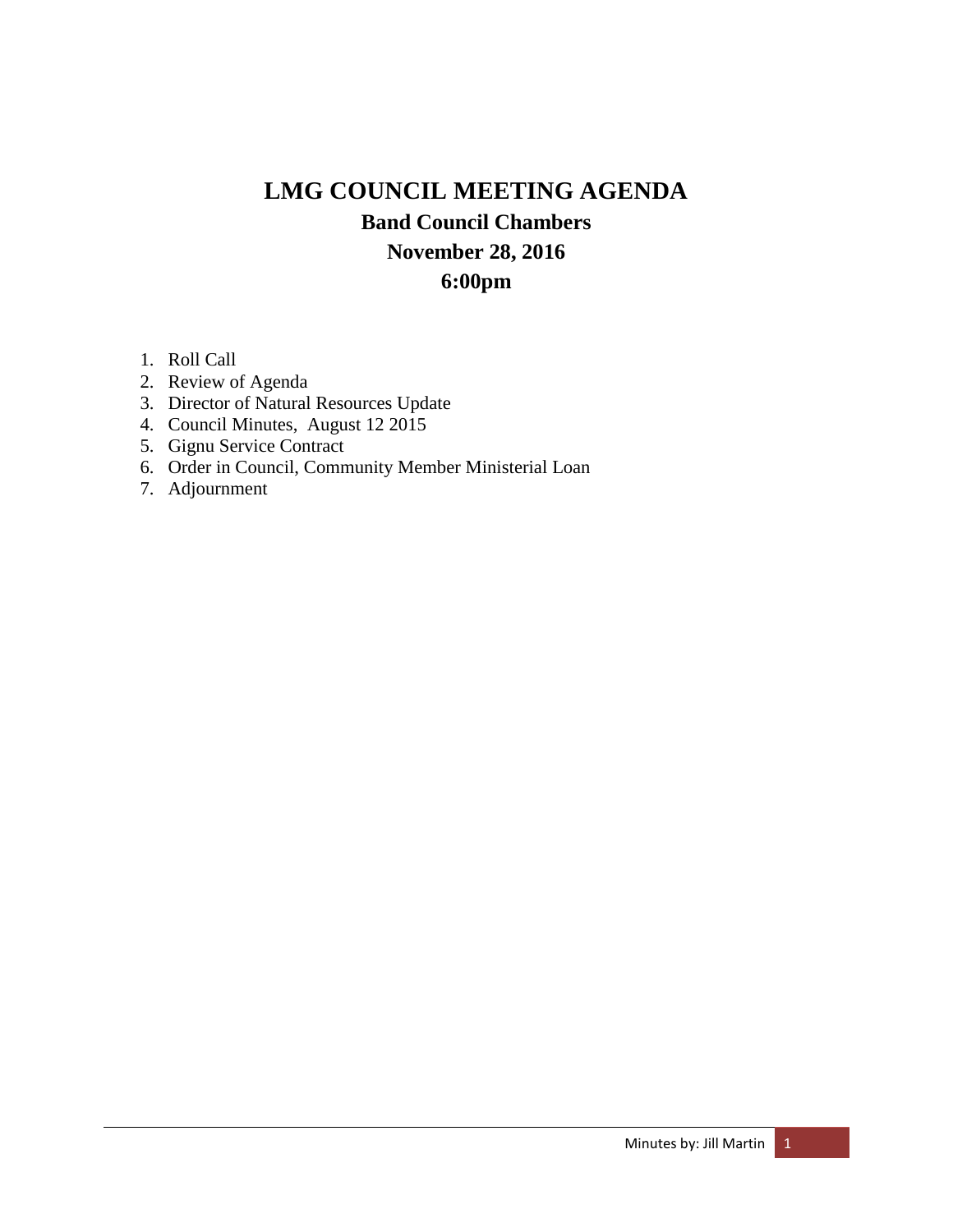# **1. Roll Call**

## **LMG COUNCIL ATTENDEES:**

Chief Darcy Gray Councillor Lorna Sook Councillor Sky Metallic Councillor Wendell Metallic Councillor Gordon Isaac Jr. Councillor Calvin Barnaby Councillor Lloyd Alcon Councillor Chris Wysote

#### **Absent:**

Councillor Dr. Cathy Martin (Montreal) Councillor Sheila Swasson (Montreal) Councillor Kevin Methot (Leave) Councillor John Murvin Vicaire (New Born) Councillor Annette Barnaby (Broken Arm)

#### **2. Review of Agenda**

A motion was made to accept the agenda.

Moved: Councillor Calvin Barnaby Second: Councillor Chris Wysote Passed

#### **3. Director of Natural Resources Update**

The Director of Natural Resources presented to Council an update on the Lobster Fall fisheries and some work that is being done on that file.

#### **4. Gignu Contract**

A motion was made to allow Chief to sign off on the Gignu Service Agreement.

Moved: Councillor Wendell Metallic